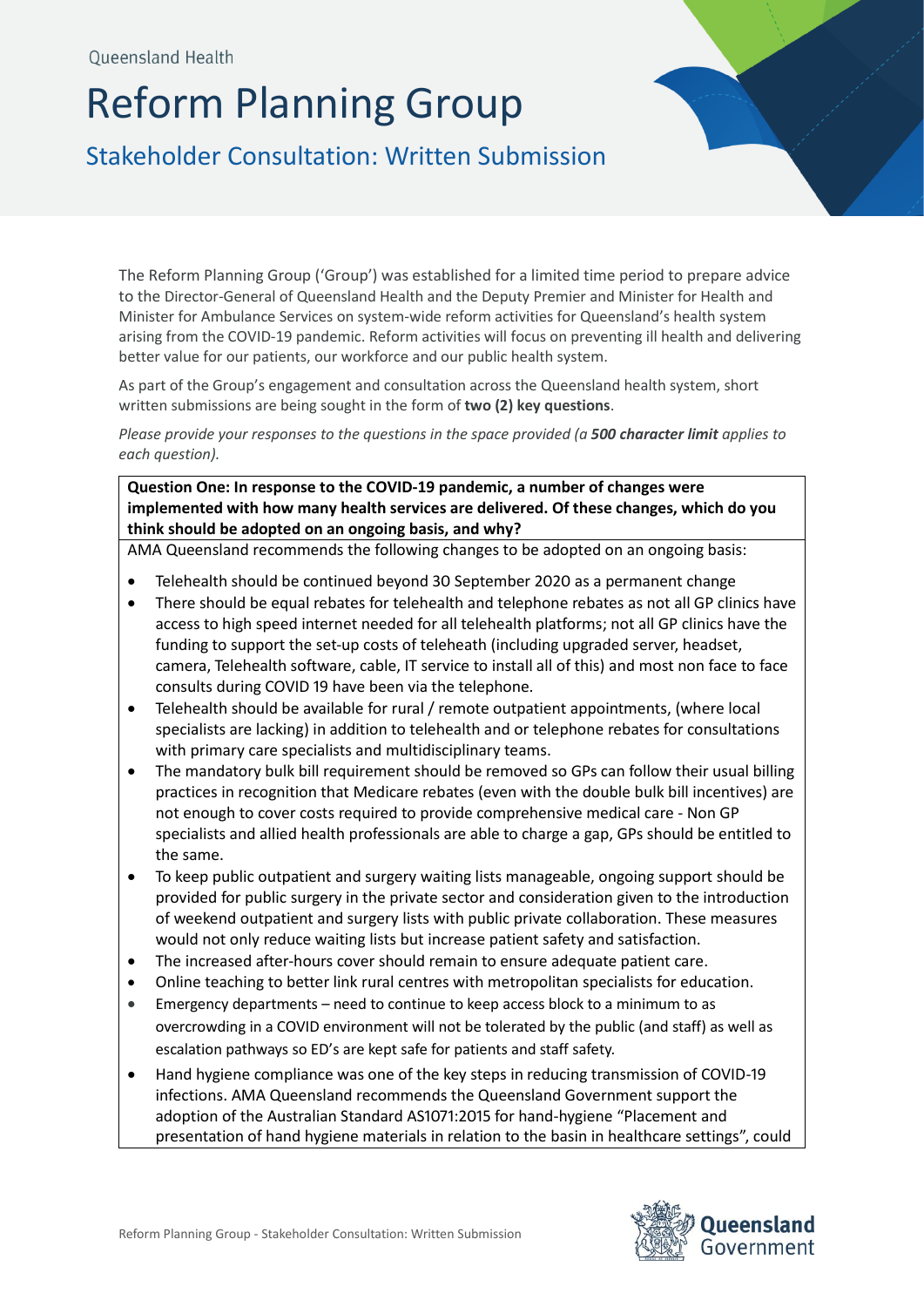increase hand hygiene compliance rates by 5% or more, as this is a mechanical solution that reduces human errors and increases ongoing compliance<sup>12</sup>.

 Enabling for a localized manufacturing and supply chain infrastructure for PPE and hand sanitizer.

**Question Two: What new opportunities for change have arisen out of the COVID-19 pandemic that you/your organisation would like to see pursued as part of long-term health system reform, and why?** 

AMA Queensland recommends the following opportunities be included as part of long-term health system reform:

- Maintain all Telehealth/Telephone item numbers (including those for mental health).
- Review all Medicare rebates as the actual costs of providing comprehensive medical care are beyond the costs of the rebates including PiP e.g. during COVID-19, the cost of providing care in a safe environment (including PPE, cleaning equipment and screens) have not been covered by the current rebates, with some reporting the need to re-invest all their income and take out loans to keep providing care for their patients. This is untenable.
- There should be an increase in the Practice Incentive Payment (PiP) to subsidise the cost of PPE that Doctors have incurred by continuing to see patients face to face.
- Consistent, succinct and timely communication across all media from a single trusted source should be provided, with sufficient time for doctors to apply the changes.
- Increased involvement of AMA Queensland and colleges in the decisions regarding the cancellation of elective surgeries, changes to billing practices and any decision that affects our patients access to clinics.
- AMA Queensland members to have ongoing involvement in:
	- i. disaster/pandemic planning including local community health needs
	- ii. all levels of hospital governance (from HHS Boards through to executive level management - even in traditionally 'metro' areas.
- More support for GPs to provide antenatal and postnatal services as pregnant women and new mothers are needing extra support due to the isolation and lack of access to normal services.
- Metro North's Residential Aged Care District Assessment and Referral service for Aged Care saves unnecessary transfers from Aged Care to Hospital – this service should be replicated to all HHS's.
- GP Clinics should be given similar priority to hospitals when it comes to the distribution of flu vaccines, PPE and hand sanitiser as they are on the front line of care. During COVID-19 the Queensland Government emailed our members to inform us to contact the PHN's to access PPE only to be informed they were unable to supply it.
- Category 3 hospital referrals should be managed by public hospitals as they are better placed and funded to manage these on the waiting lists. During COVID 19 our members report a significant increase in the bounce back of these referrals, with the reason given that the "referral cannot be categorised". This is not safe medicine.
- Consideration should be given for HHSs to set up MBS compliant case conferences via Telehealth with the GP prior to the imminent discharge of patients with complex conditions (which is MBS compensable). This should be accompanied by Electronic hospital discharge summaries /Electronic hand over directly to GP and GP specialist portals to be able to continue comprehensive care